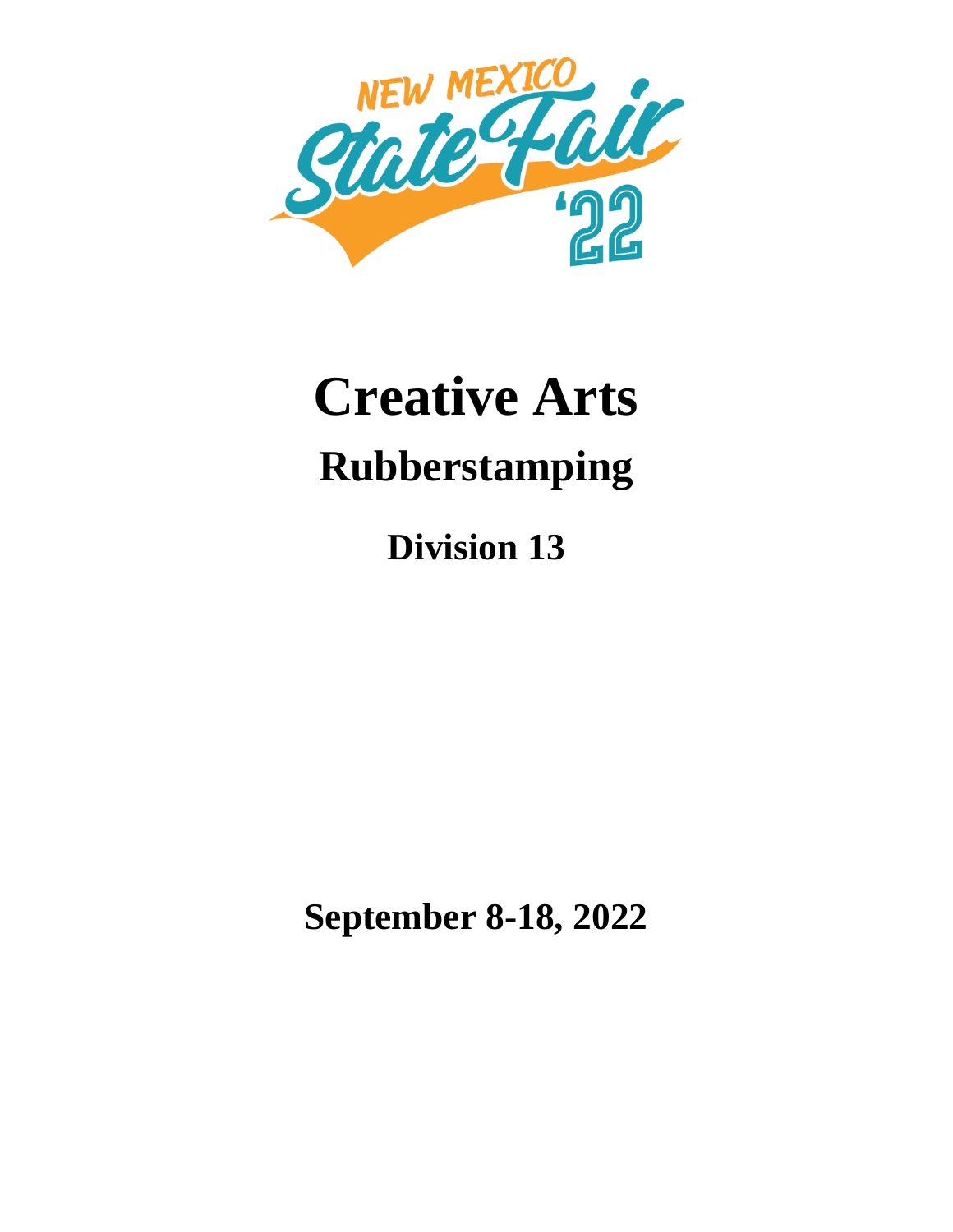## **Entry Dates**

**FRIDAY, AUGUST 26, 2022 9:00 AM to 5:00 PM SATURDAY, AUGUST 27, 2022 9:00 AM to 5:00 PM**

## **Entry Fee: \$5.00 Special Rules**

- 1. Entries must be the actual work of the exhibitor.
- 2. All work must be hand-stamped originals, not color copies.
- 3. If work is signed, it must be concealed during judging.
- 5. It is the responsibility of exhibitor to obtain copyright permission on elements that require permission.
- 6. Only one entry per Class. All entries will be displayed
- 7. Judges may reclassify entries if needed.
- 8. Youth should be present physically to enter their own entry. Adults may assist youth with their entry, but must not actually create the entry.

# **Rubberstamping Sections 481-484**

| Section 481 Youth        | 17 years old and younger                                                 |
|--------------------------|--------------------------------------------------------------------------|
| Section 482 Beginner     | 18 years $\&$ older – Anyone who is<br>beginning stamping or is a novice |
| Section 483 Intermediate | Anyone who has experience                                                |
| Section 484 Advanced     | Anyone who has published, taught or earned<br>income                     |

### **Classes 1-13**

- 1. Greeting Card No extra postage needed for mailing General Thank You, Sympathy, Retirement, or Inspirational
- 2. Greeting Card No extra postage needed for mailing Celebration such as a Birthday or Anniversary.
- 3. Greeting Card No extra postage needed for mailing Seasonal Card Spring, Summer, Fall, Winter
- 4. Greeting Card No extra postage needed for mailing Holidays such as Valentine's Day, Easter, Halloween, Thanksgiving, Christmas, etc.